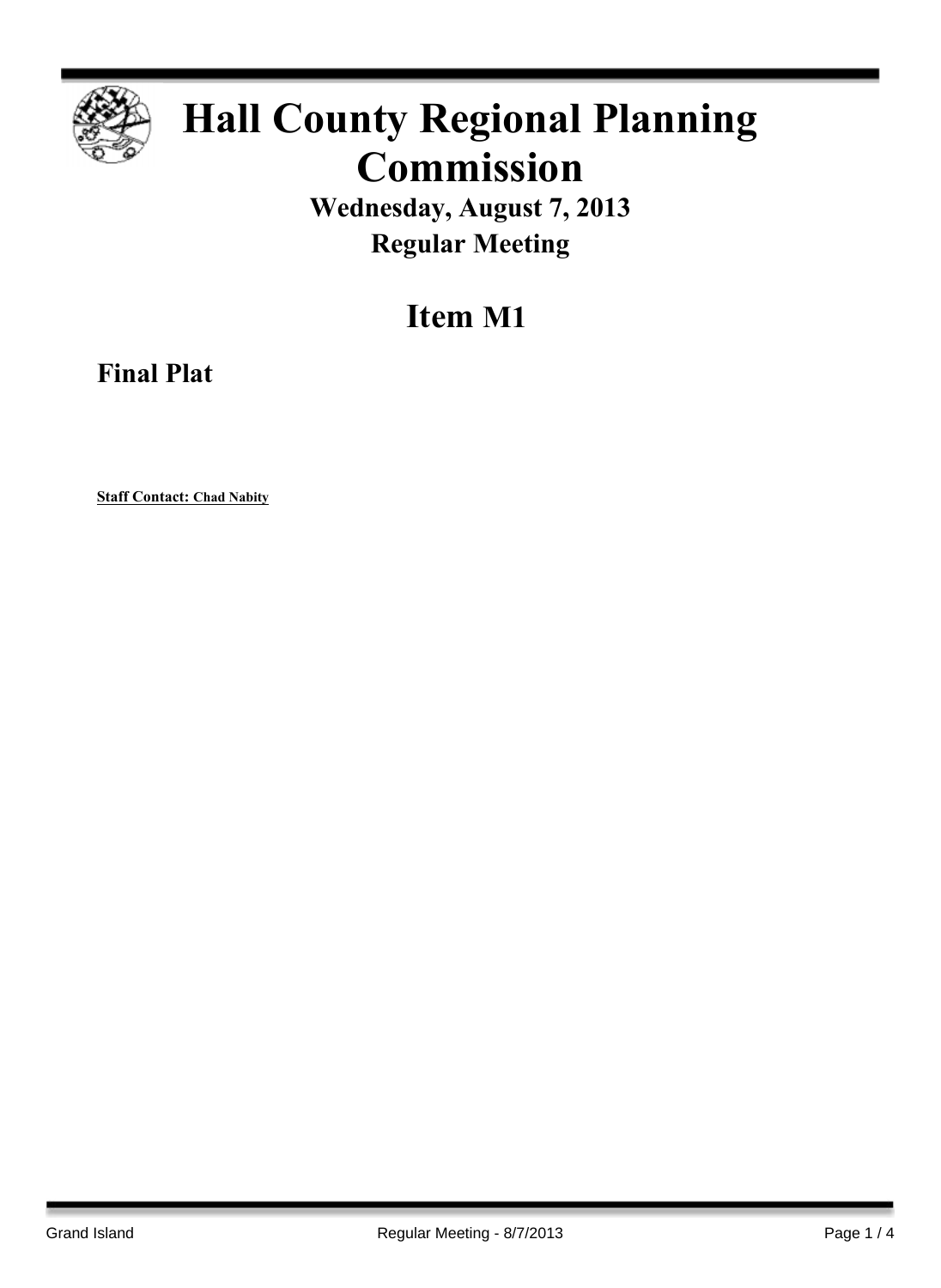July 25, 2013

Dear Members of the Board:

#### **RE: Final Plat – Gerdes Subdivision**

For reasons of Section 19-923 Revised Statues of Nebraska, as amended, there is herewith submitted a final plat of Gerdes Subdivision, in the Village of Doniphan, Hall County Nebraska.

This final plat proposes to create 2 lots on a tract of land comprising all of Lot Twenty Seven (27), Hoffman Second Subdivision, in the Village of Doniphan, Hall County, Nebraska, said tract containing .690 acres more or less.

You are hereby notified that the Regional Planning Commission will consider this final plat at the next meeting that will be held at 6:00 p.m. on August 7, 2013 in the Council Chambers located in Grand Island's City Hall.

Sincerely,

Chad Nabity, AICP Planning Director

Cc: Doniphan City Clerk Doniphan City Attorney Director of Public Works Hall County Zoning Manager of Postal Operations Rockwell & Associates

This letter was sent to the following School Districts 1R, 2, 3, 8, 12, 19, 82, 83, 100, 126.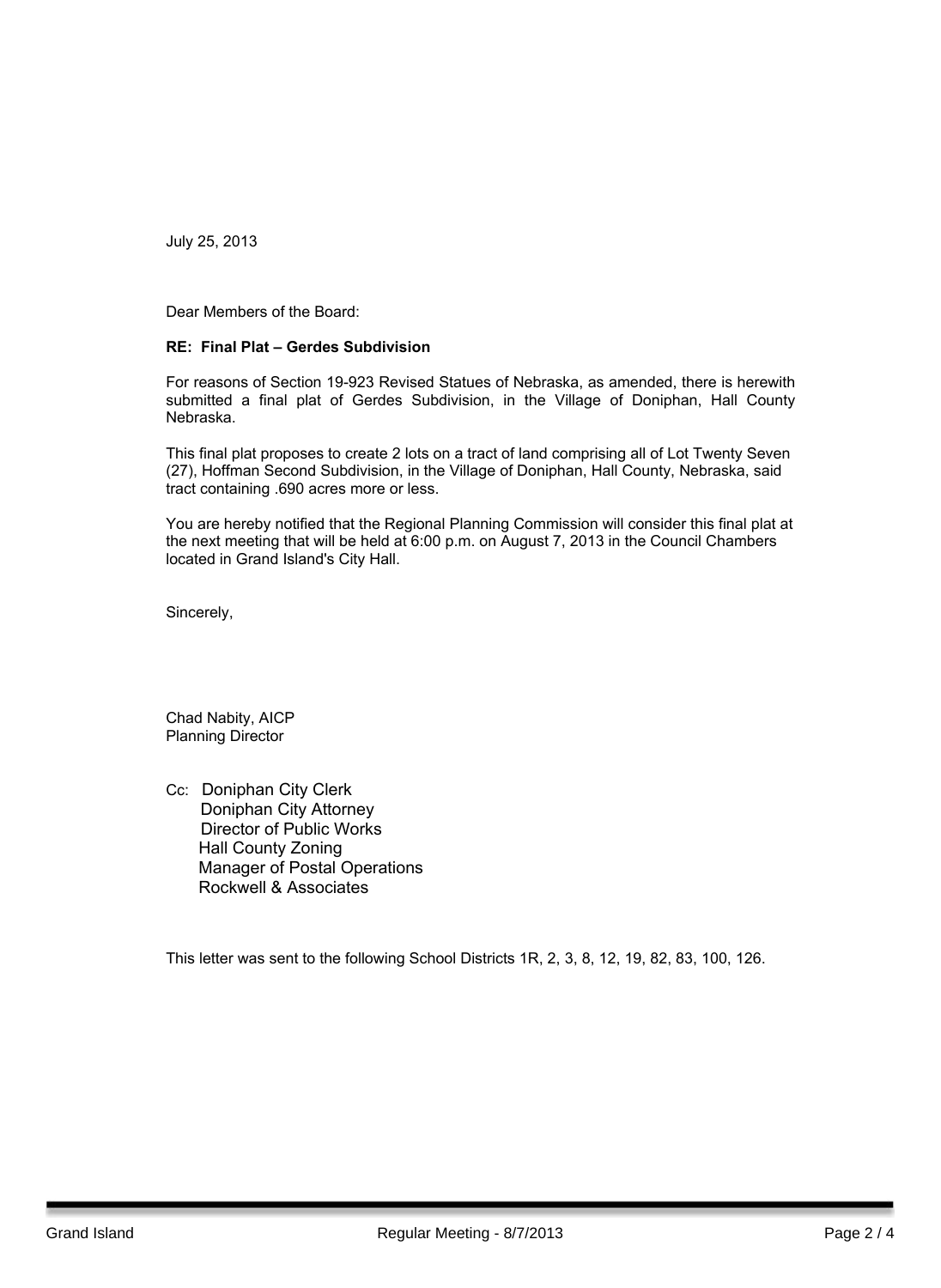